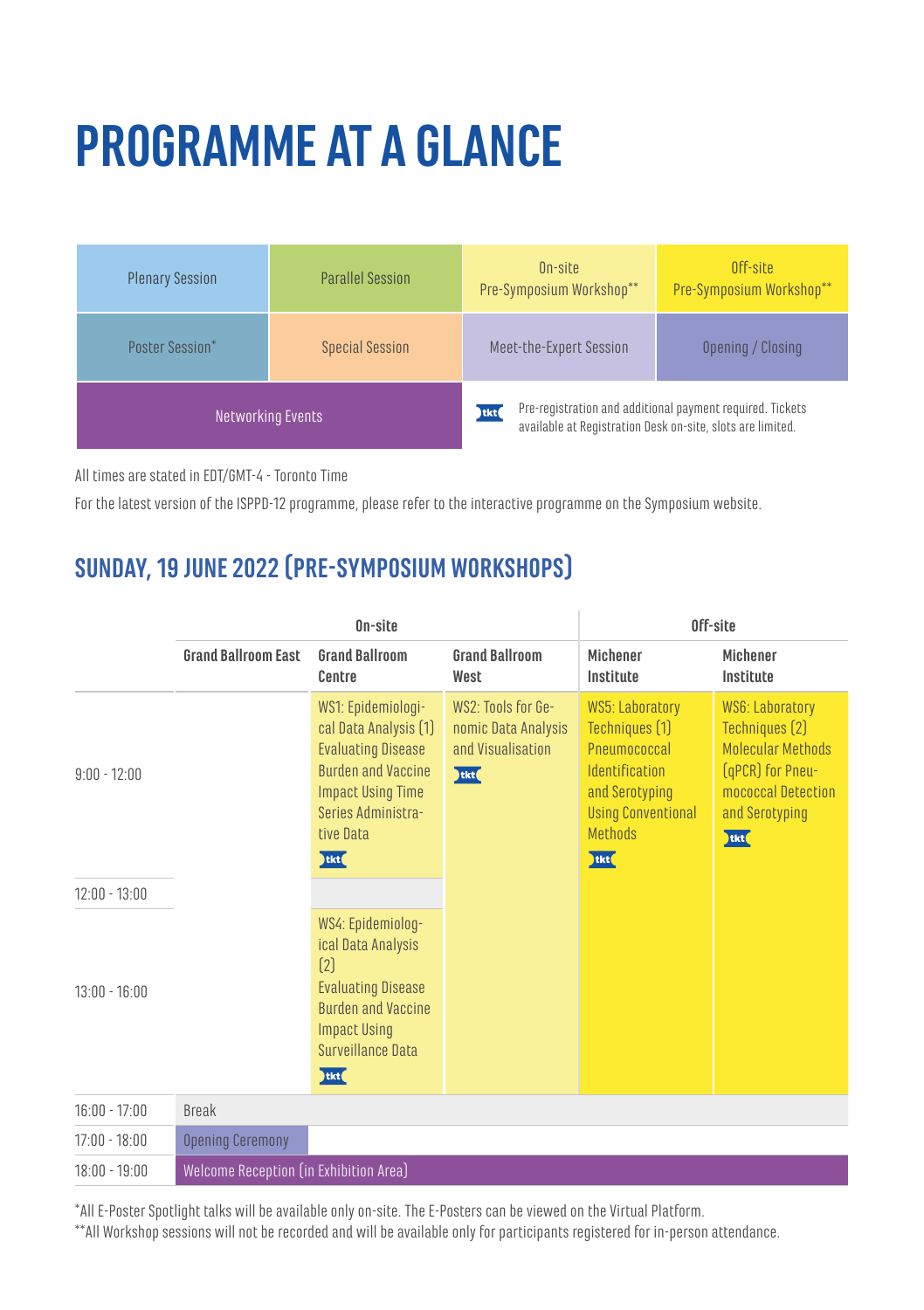

#### **MONDAY, 20 JUNE 2022**

|                 | <b>Grand Ballroom East</b>                                                                                                      | <b>Grand Ballroom Centre</b>                                                                                                     | <b>Grand Ballroom West</b>                                                                                                 | <b>Birchwood Ballroom</b>                                                                                                      |  |  |
|-----------------|---------------------------------------------------------------------------------------------------------------------------------|----------------------------------------------------------------------------------------------------------------------------------|----------------------------------------------------------------------------------------------------------------------------|--------------------------------------------------------------------------------------------------------------------------------|--|--|
| $09:00 - 10:30$ | <b>Plenary Session 1:</b><br>Addressing the Burden of<br><b>Pneumococcal Diseases</b>                                           |                                                                                                                                  |                                                                                                                            |                                                                                                                                |  |  |
| $10:30 - 11:00$ | Coffee Break, Visit Exhibition and Poster Viewing                                                                               |                                                                                                                                  |                                                                                                                            |                                                                                                                                |  |  |
| $11:00 - 12:30$ | <b>Plenary Session 2:</b><br>Host-Pathogen Inter-<br>actions                                                                    |                                                                                                                                  |                                                                                                                            |                                                                                                                                |  |  |
| $12:30 - 14:00$ | Lunch Break, Visit Exhibition and Poster Viewing                                                                                |                                                                                                                                  |                                                                                                                            |                                                                                                                                |  |  |
| $14:00 - 15:00$ | Meet-the-Expert<br>Session 01:<br>Genomics in Public<br>Health: When and How<br>to Use Next-Generation<br>Sequencing            | Meet-the-Expert<br>Session 02:<br>Disease Trends in Indige-<br>nous Populations in North<br>America                              | Meet-the-Expert<br>Session 03:<br>Sheep in Wolves' Clothing:<br>Non-Pneumococci Ex-<br>pressing "Pneumococcal<br>Capsules" |                                                                                                                                |  |  |
| $15:00 - 15:20$ | <b>Short Break</b>                                                                                                              |                                                                                                                                  |                                                                                                                            |                                                                                                                                |  |  |
| $15:20 - 16:35$ | <b>Parallel Session 03:</b><br><b>Pneumococcal Disease</b><br>and Pneumonia in the<br>Time of COVID-19                          | Parallel Session 01:<br>Disease Burden in Infants<br>and Children                                                                | Parallel Session 02:<br>New Vaccine Products and<br><b>Vaccination Strategies</b>                                          | Parallel Session 04:<br>Genome Sequencing, Mo-<br>lecular Epidemiology and<br><b>Emerging Technologies</b>                     |  |  |
| $16:35 - 16:55$ | Coffee Break, Visit Exhibition and Poster Viewing                                                                               |                                                                                                                                  |                                                                                                                            |                                                                                                                                |  |  |
|                 | 16:55 - 18:00 Poster Viewing                                                                                                    |                                                                                                                                  |                                                                                                                            |                                                                                                                                |  |  |
| $16:55 - 17:55$ | <b>Station 01</b><br><b>E-Poster Spotlight</b><br>Session 01:<br>Pneumococcal Epidemiol-<br>ogy and Global Pneumonia<br>Control | <b>Station 02</b><br><b>E-Poster Spotlight</b><br>Session 02:<br>Microbiology, the Micro-<br>biome, and Pathogen<br>Interactions | <b>Station 03</b><br><b>E-Poster Spotlight</b><br>Session 03:<br>Genomics                                                  | <b>Station 04</b><br><b>E-Poster Spotlight</b><br>Session 04:<br><b>Vaccines and Vaccine</b><br><b>Trials - Current Trends</b> |  |  |
| $18:30 - 20:00$ | Early Career Networking Night (Waterfall Garden, Sheraton Centre Toronto Hotel)<br>tkt                                          |                                                                                                                                  |                                                                                                                            |                                                                                                                                |  |  |

\*All E-Poster Spotlight talks will be available only on-site. The E-Posters can be viewed on the Virtual Platform.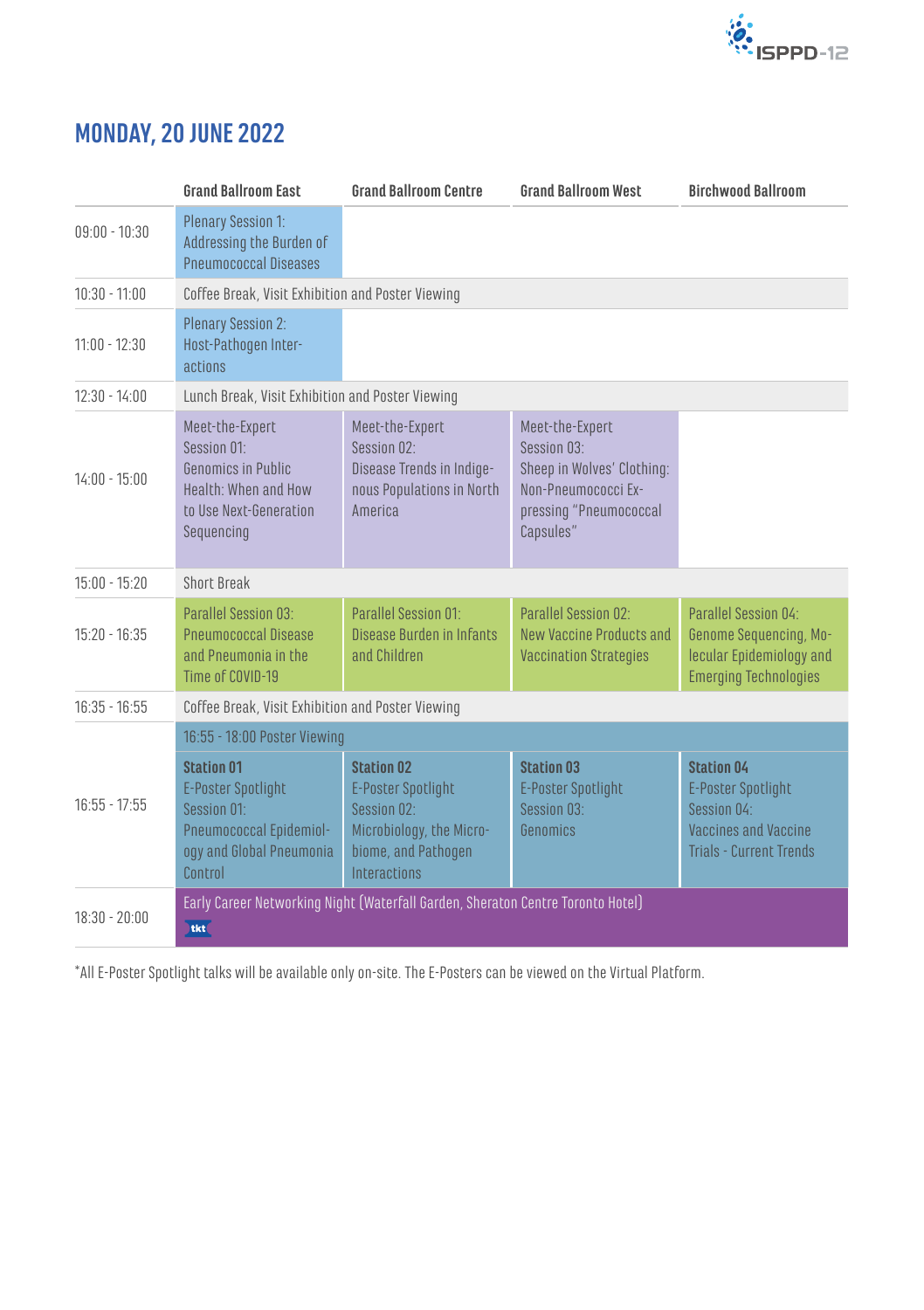#### **TUESDAY, 21 JUNE 2022**

|                 | <b>Grand Ballroom Fast</b>                                                                                                         | <b>Grand Ballroom Centre</b>                                                           | <b>Grand Ballroom West</b>                                                                              | <b>Birchwood Ballroom</b>                                                                                                           |  |
|-----------------|------------------------------------------------------------------------------------------------------------------------------------|----------------------------------------------------------------------------------------|---------------------------------------------------------------------------------------------------------|-------------------------------------------------------------------------------------------------------------------------------------|--|
| $09:00 - 10:30$ | <b>Plenary Session 3:</b><br><b>Emerging Vaccination</b><br><b>Strategies</b>                                                      |                                                                                        |                                                                                                         |                                                                                                                                     |  |
| $10:30 - 11:00$ | Coffee Break, Exhibition and Poster Viewing                                                                                        |                                                                                        |                                                                                                         |                                                                                                                                     |  |
| $11:00 - 12:30$ | <b>Plenary Session 4:</b><br>Diagnosis and Manage-<br>ment                                                                         |                                                                                        |                                                                                                         |                                                                                                                                     |  |
| $12:30 - 13:30$ | Lunch Break, Visit Exhibition and Poster Viewing                                                                                   |                                                                                        |                                                                                                         |                                                                                                                                     |  |
| 13:30 - 14:30   | Meet-the-Expert<br>Session 04:<br>Cutting Edge and<br><b>Conventional Methods for</b><br><b>Measuring Pneumococcal</b><br>Carriage | Meet-the-Expert<br>Session 05:<br>Antimicrobial Resistance                             | Meet-the-Expert<br>Session O6:<br>What's the Latest With<br>Serotype Replacement?                       |                                                                                                                                     |  |
| $14:30 - 14:50$ | Short Break                                                                                                                        |                                                                                        |                                                                                                         |                                                                                                                                     |  |
| $14:50 - 16:20$ | Parallel Session 05:<br>Global Pneumonia Control<br>and Pneumococcal<br>Epidemiology                                               | Parallel Session 07:<br>Prevention of Pneumococ-<br>cal Disease in Adults              | Parallel Session 06:<br>Immunology, Pathogen-<br>esis, and Host-pathogen<br>Interactions                | Parallel Session 08:<br><b>Diagnosis of Pneumococ-</b><br>cal Disease                                                               |  |
| $16:20 - 16:50$ | Coffee Break, Visit Exhibition and Poster Viewing                                                                                  |                                                                                        |                                                                                                         |                                                                                                                                     |  |
|                 | 16:50 - 18:00 Poster Viewing                                                                                                       |                                                                                        |                                                                                                         |                                                                                                                                     |  |
| $16:50 - 17:50$ | <b>Station 01</b><br><b>E-Poster Spotlight</b><br>Session 05:<br>Vaccine Impact and<br><b>Trends</b>                               | <b>Station 02</b><br>E-Poster Spotlight<br>Session O6:<br><b>Pneumococcal Carriage</b> | <b>Station 03</b><br><b>E-Poster Spotlight</b><br>Session 07:<br>COVID-19 and Pneumococ-<br>cal Disease | <b>Station 04</b><br><b>E-Poster Spotlight</b><br>Session 08:<br><b>Management and Disease</b><br>Prevention in High-Risk<br>Groups |  |
| $18:30 - 20:00$ | Sputum Cup (Offsite, Varsity Centre & Arena)<br>tkt                                                                                |                                                                                        |                                                                                                         |                                                                                                                                     |  |

\*All E-Poster Spotlight talks will be available only on-site. The E-Posters can be viewed on the Virtual Platform.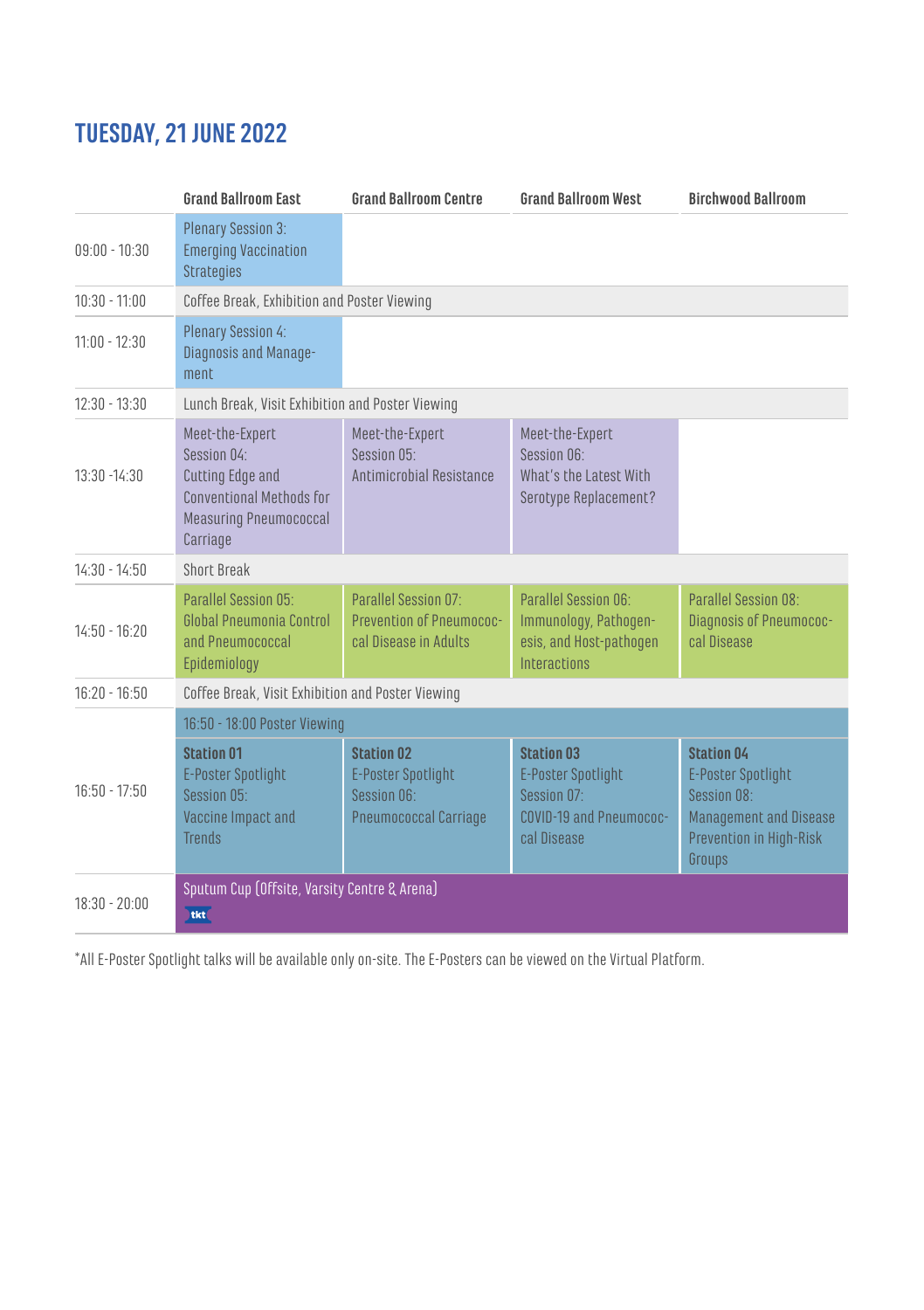

### **WEDNESDAY, 22 JUNE 2022**

|               | <b>Grand Ballroom East</b>                                                                                              | <b>Grand Ballroom Centre</b>                                                          | <b>Grand Ballroom West</b>                                                                                                                                                                       | <b>Birchwood Ballroom</b>              |
|---------------|-------------------------------------------------------------------------------------------------------------------------|---------------------------------------------------------------------------------------|--------------------------------------------------------------------------------------------------------------------------------------------------------------------------------------------------|----------------------------------------|
| 08:30-10:00   | Plenary 5: Application<br>of Genomics to S. Pneu-<br>moniae                                                             |                                                                                       |                                                                                                                                                                                                  |                                        |
| 10:00-10:30   | Coffee Break, Visit Exhibition and Poster Viewing                                                                       |                                                                                       |                                                                                                                                                                                                  |                                        |
| 10:30-12:00   | Plenary 6: Pneumococcal<br><b>Disease and Prevention</b><br>in Adults                                                   |                                                                                       |                                                                                                                                                                                                  |                                        |
| $12:00-13:45$ | $12:15 - 13:30$<br><b>Bill and Melinda Gates</b><br><b>Foundation Symposium:</b><br>The Unfinished Global PCV<br>Agenda | Lunch Break, Visit Exhibition and Poster Viewing                                      |                                                                                                                                                                                                  |                                        |
| 13:45-14:45   | Meet-the-Expert<br>Session 07:<br>The Microbiome and Rel-<br>evance to Pneumococci<br><b>Disease</b>                    | Meet-the-Expert<br>Session 08:<br><b>Basic Science: Lessons</b><br>from Animal Models | Meet-the-Expert<br>Session 09:<br>Results from the Child<br><b>Health and Mortality</b><br><b>Prevention Surveillance</b><br>(CHAMPS) Network: What<br><b>Really Causes Pneumonia</b><br>Deaths? |                                        |
| 14:45-15:05   | <b>Short Break</b>                                                                                                      |                                                                                       |                                                                                                                                                                                                  |                                        |
| 15:05-16:35   | Parallel Session 10:<br><b>Pneumococcal Disease</b><br>and Prevention in<br>Indigenous and Other<br>Populations         | $15:05 - 16:50$<br>Parallel Session 12:<br>Late-Breaking Quick Hits                   | Parallel Session 11:<br>New Perspectives on<br>Pneumococcal Coloni-<br>zation                                                                                                                    | Parallel Session 09:<br>Vaccine Impact |
| $16:35-17:05$ | Coffee Break, Visit Exhibition and Poster Viewing                                                                       |                                                                                       |                                                                                                                                                                                                  |                                        |
| 17:05-18:05   | <b>Robert Austrian Lecture</b><br>and Awards                                                                            |                                                                                       |                                                                                                                                                                                                  |                                        |
| 19:15-23:00   | Banquet Dinner (Offsite, Royal Ontario Museum)<br>tkt                                                                   |                                                                                       |                                                                                                                                                                                                  |                                        |